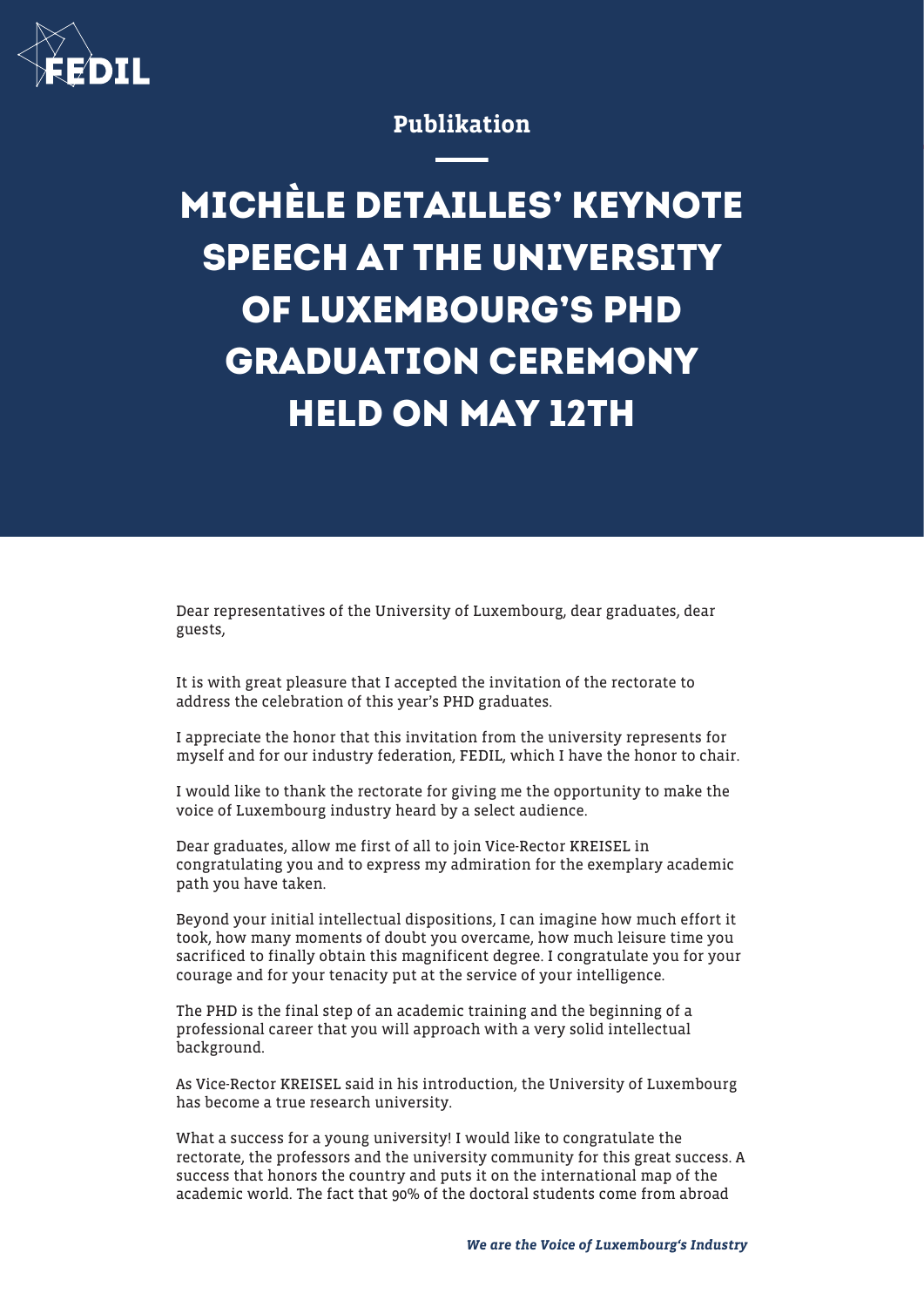

As a representative of the Luxembourg business community, I am delighted with this international dimension, which reflects the country's economy and particularly its industry, which is open to the world and a major exporter.

The reception of a large number of highly qualified people in our country contributes to a fruitful symbiosis between the business and academic worlds.

The fact that 60% of PhDs are related to science and engineering should be a good gateway to industry. In a recent survey conducted by FEDIL, it appears that highly qualified profiles continue to be highly sought after by our companies, even after more than a year of pandemic.

I'm sure many of you are wondering about your professional future: "Will the pandemic have an impact on my entry into professional life? "Yes, our economies have been shaken. Yes, some supply chains have been and are being disrupted. Yes, there are big question marks over the future management of the public debt, incurred to fight the pandemic.

But I encourage you to look at the positive aspects of the current situation. The world will continue to be driven primarily by technological progress. The transformation of society will raise organizational, managerial and social issues that will have to be addressed. Your generation will be at the helm! Your excellent education and newly acquired skills will make you a key player in the challenges ahead.

Digitalization and the energy transition are two of the most important challenges. These are also two of the topics that FEDIL has identified in its priorities.

Digitization will completely change the way we work: the organization of work has already evolved during the pandemic. Digitization has made it possible to continue certain tasks remotely.

But this is only one aspect: in industry, even in SMEs, the organization and performance of workshops is improved every day by automation, robotization, 3D printing, predictive maintenance or remote maintenance. Relationships with customers and suppliers are changing. Blockchain secures the traceability of purchases, artificial intelligence transforms commercial prospecting, etc.

As far as the energy transition is concerned, if we look at the means that the European Union, national governments and companies are mobilizing today and in the years to come to move our economies forward in the areas of decarbonization and renewable energies, we can conclude that there is a huge potential for young graduates.

The energy transition has an indisputable potential for economic development.

Like digitalization, it could become a vector of growth and undoubtedly a vector of more qualitative growth.

At the moment, companies can see quite clearly what is wrong with the energy transition, but they are far from reassured about what will be right in the future.

Industry has already made great efforts to reduce its environmental footprint, but the process is far from over.

The pace of decarbonization is increasing: national plans and the European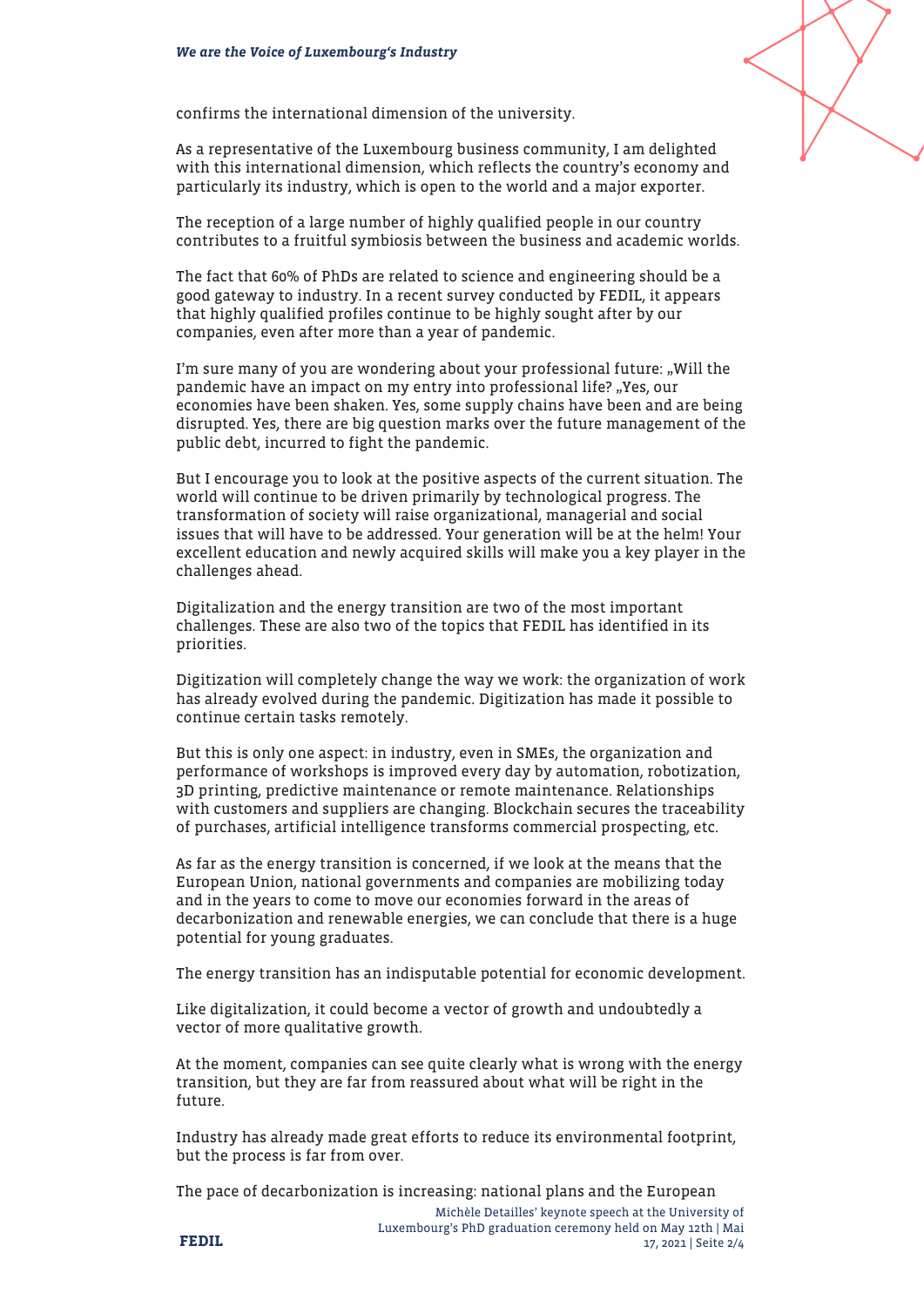

Union's green deal are forcing companies to face up to upheaval in a growing number of market segments.

At the same time, companies are facing challenges in their own production processes.

This development is beginning to look like disruption.

Let's take the automotive sector as an example. The first major players have started to leave a technology while there is still uncertainty and hesitation about the various alternative technologies and their chances of success.

Think of the developers and producers of technologies and products that are destined to disappear in the next two decades because they are incompatible with the goal of carbon neutrality.

You will tell me that these product life cycles have always existed.

Yes, but with two major differences:

We are now experiencing a rapid technological transformation, driven or encouraged by politics. Until now, old products were phased out when replacement products were ready and performing.

There are still so many question marks about the future.

Research and development has a big role to play in meeting these challenges.

Luxembourg has the necessary tools to support the transformation of existing companies and the creation of new activities.

The University, Luxinnovation, or LIST are effective facilitators of the modernization of the economic fabric.

Based on our conviction that the country has an efficient public research center, we have jointly made a proposal to the government with the University.

We propose the creation of a technology park around the Belval site. This initiative aims to bring the uni and the research centers closer to industry. It aims to increase their impact on our economic fabric.

We are thinking of a technology park such as those found at well-known research universities abroad.

A park where companies and institutes collaborate. A park that should, in our opinion, become exemplary in terms of shared facilities, common infrastructure and the application of circular economy principles.

We hope that this idea will catch on and we are ready to accompany its realization.

Alongside digital transformation and energy transition, FEDIL has identified a third priority: talent. We need to attract and retain them. We need to show young people that they can thrive in the industry.

We need to explain to those who are passionate about protecting the environment that industry is not the problem but part of the solution.

We need to tell young people that they will do more to change the world by being a PhD, engineer, technician or computer scientist than by walking the